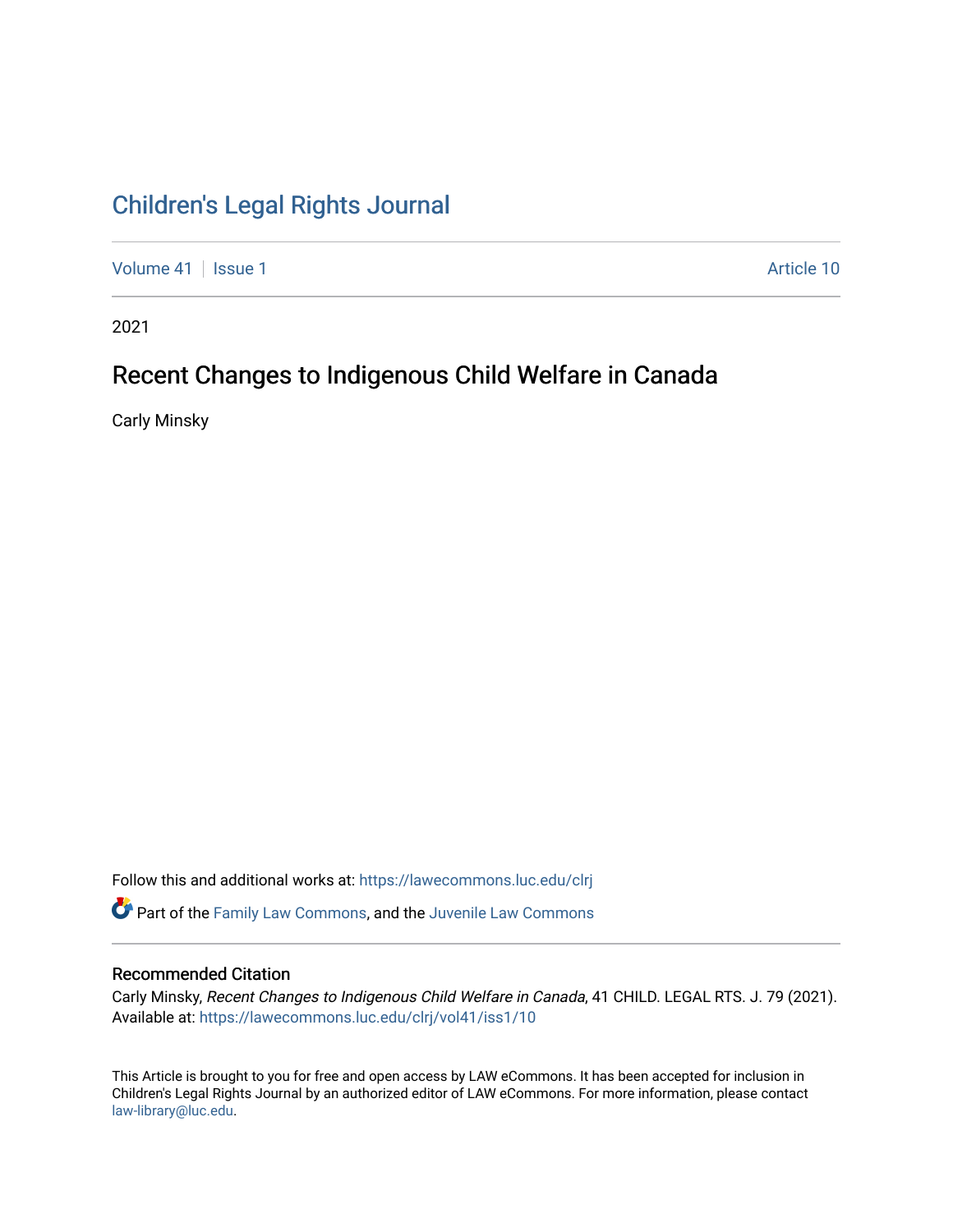## *Around the World:* **Recent Changes to Indigenous Child Welfare in Canada**

## *Carly Minsky\**

## **I. INTRODUCTION**

Like the United States, Canada has a long and checkered history with Indigenous peoples. Much of this history between the Indigenous peoples and the Canadian government centered around the government's attempt to "civilize" the Indigenous peoples according to European standards. One way in which both nations sought to decimate tribes of Indigenous peoples was by assimilating their children and erasing their languages and cultures. Just as is the case in the United States, the presence of Indigenous children in Canada's foster care system is grossly disproportionate to that of other ethnic groups in Canada. This is especially true for First Nations children, whose ancestors were the first people in Canada to encounter sustained contact, settlement, and trade with Europeans. Between 1989 and 2012, First Nations children spent sixty-seven million nights in foster care, a number that is twelve times the rate of other Canadian children.

The aim of this article is to present recent changes in the Canadian child welfare system related to the care and custody of Aboriginal children. Before addressing these updates, the article will briefly discuss the Canadian child welfare system as it pertains to Indigenous children as a whole and then highlight events that led to the monumental *Daniels* decision and the passage of Bill C-92. Finally, the article will discuss the impact of the *Daniels* decision, which declared that non-status Indians and Métis peoples were "Indians" under section 91(24) of the Canadian Constitution, and Bill C-92, which affirmed the right of self-governance for Indigenous peoples over child welfare services.

## **II. DIFFERENCES IN CHILD WELFARE FUNDING FOR INDIGENOUS PEOPLES**

In Canada, only some Indigenous children involved in the child welfare system receive services from the federal government and their provincial or territorial government. All other Indigenous children receive services that are funded on a provincial or territorial level only. This division is based upon Indigenous group membership and location. Child welfare services for First Nations children who live on their respective reservations in the Yukon Territory are federally funded, and up until recently, all other Indigenous child welfare services were provided on either a provincial or territorial level. According to the National Chief of the Assembly of First Nations (AFN), there is a need to "invest in First Nations children, families, and communities" as the First Nations children "face the worst social and economic conditions" in all of Canada.

<sup>\*</sup> Carly Minsky is a 2022 **J.D.** candidate at Loyola University Chicago School of Law. She has always had a passion for advocating for American Indian rights, and through this writing process, she found that this same passion extends to the Indigenous peoples of Canada.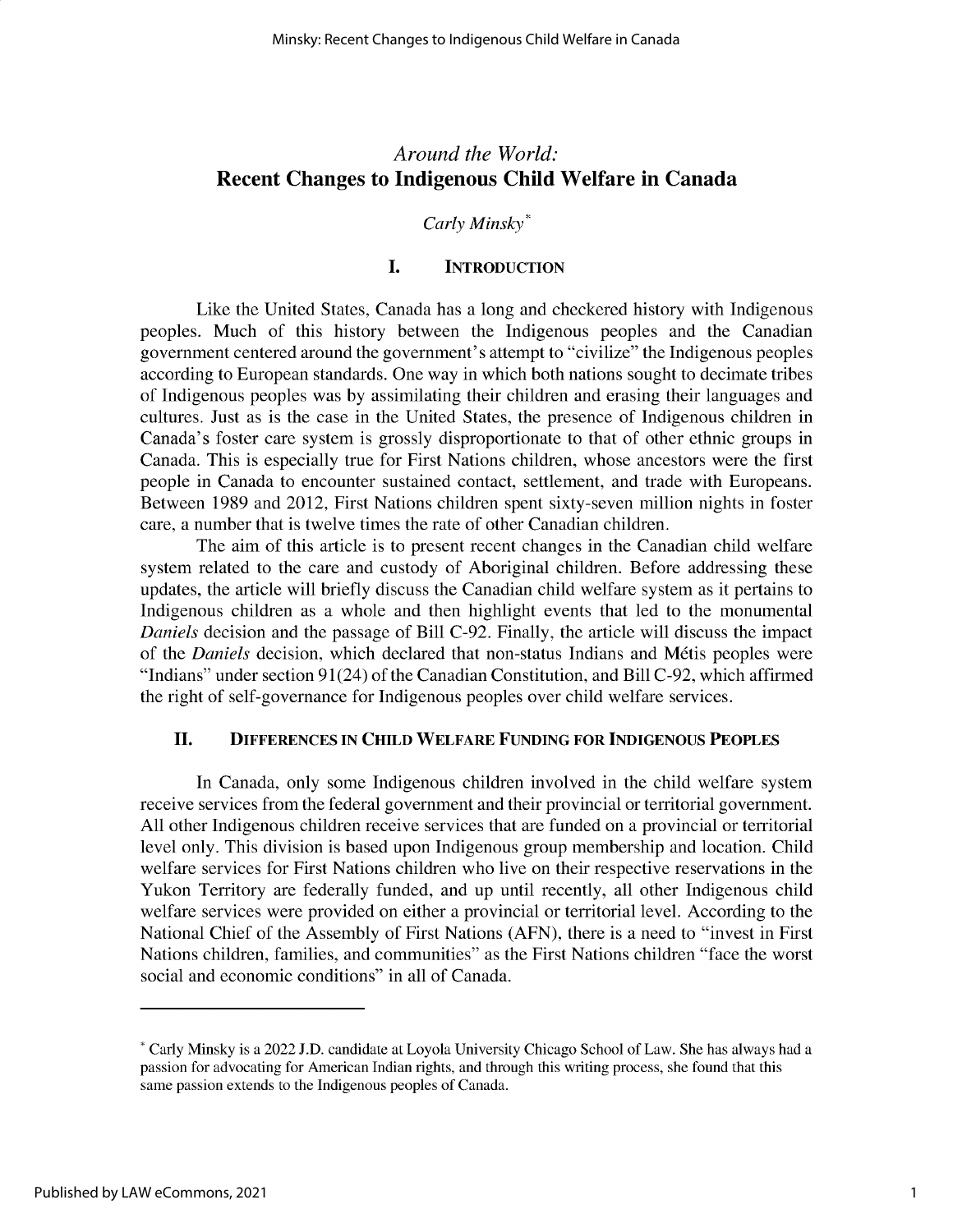#### **III. THE GROUNDWORK FOR THE** *DANIELS* **DECISION AND BILL C-92**

Since the turn of the millennium, the Aboriginal peoples of Canada have garnered significant attention from both the media and the public on issues related to their child welfare systems. In 2006, a class action settlement designated federal funds for the creation of a "truth and reconciliation" designed to promote knowledge on the long-term impact of residential schooling. In 2007, the Canadian Parliament supported "Jordan's Principle," a legal rule that was intended to ensure that children who are members of the First Nations receive the services they need without delay caused by governmental red-tape. Later that same year, the First Nations Child and Family Caring Society of Canada (FNCFCS) and the AFN filed a human rights complaint charging the Canadian government with "systematically providing less funding for child welfare services to on-reserve First Nations children than is provided for children who are off-reserve." And still later that year, a new First Nations child welfare funding strategy was introduced by the Aboriginal Affairs and Northern Development Canada.

Next, in 2008, the then Prime Minister of Canada, Stephen Harper, issued a formal apology on behalf of the government to those who suffered through the residential schooling system. Finally, in 2012, the Canadian court for judicial review ruled that "failure to ensure comparable funding for on- and off-reserve services can be considered racial or ethnic discrimination," which ended a lengthy appeals process blocking the hearing of the AFN and FNCFCS complaint filed in 2007. Although this article does not further discuss these issues, they are important because they set the foundation for the *Daniels* decision and Bill C-92. Specifically, they demonstrate the Canadian government's commitment to providing child welfare services to Indigenous peoples.

#### **IV. RECENT** CHANGES **TO THE ABORIGINAL CHILD WELFARE SYSTEM**

#### *A. The* **Daniels** *Decision*

Prior to *Daniels*, the Métis and non-status Indians were not classified as "Indians" under section 91(24) of the Constitution of Canada. While the term "Metis" is used to describe communities of mixed Indigenous and European descent who live all over Canada, it is also used to describe a specific community of people—the Métis Nation, which originated in western Canada. With *Daniels*, a change in classification of the Métis people and non-status Indians allowed all Indigenous peoples to be considered "Indians" under the Constitution.

In 1999, the case of *Daniels v. Canada* was originally filed by the President of the Congress of Aboriginal Peoples, Harry Daniels, and a non-status Anishinaabe woman named Leah Gardner. Before the case went to trial in 2011, Daniels died. His son, Gabriel Daniels, and Terry Joudrey, a non-status Mi'kmaq man from Nova Scotia, were added as plaintiffs. The group sought the following declarations from the trial court: (1) that nonstatus Indians and the M6tis people are considered Indians under section 91(24) of the Constitution Act, 1867; (2) that the federal government has a responsibility or fiduciary duty to the non-status Indians and the Métis peoples; and (3) that non-status Indians and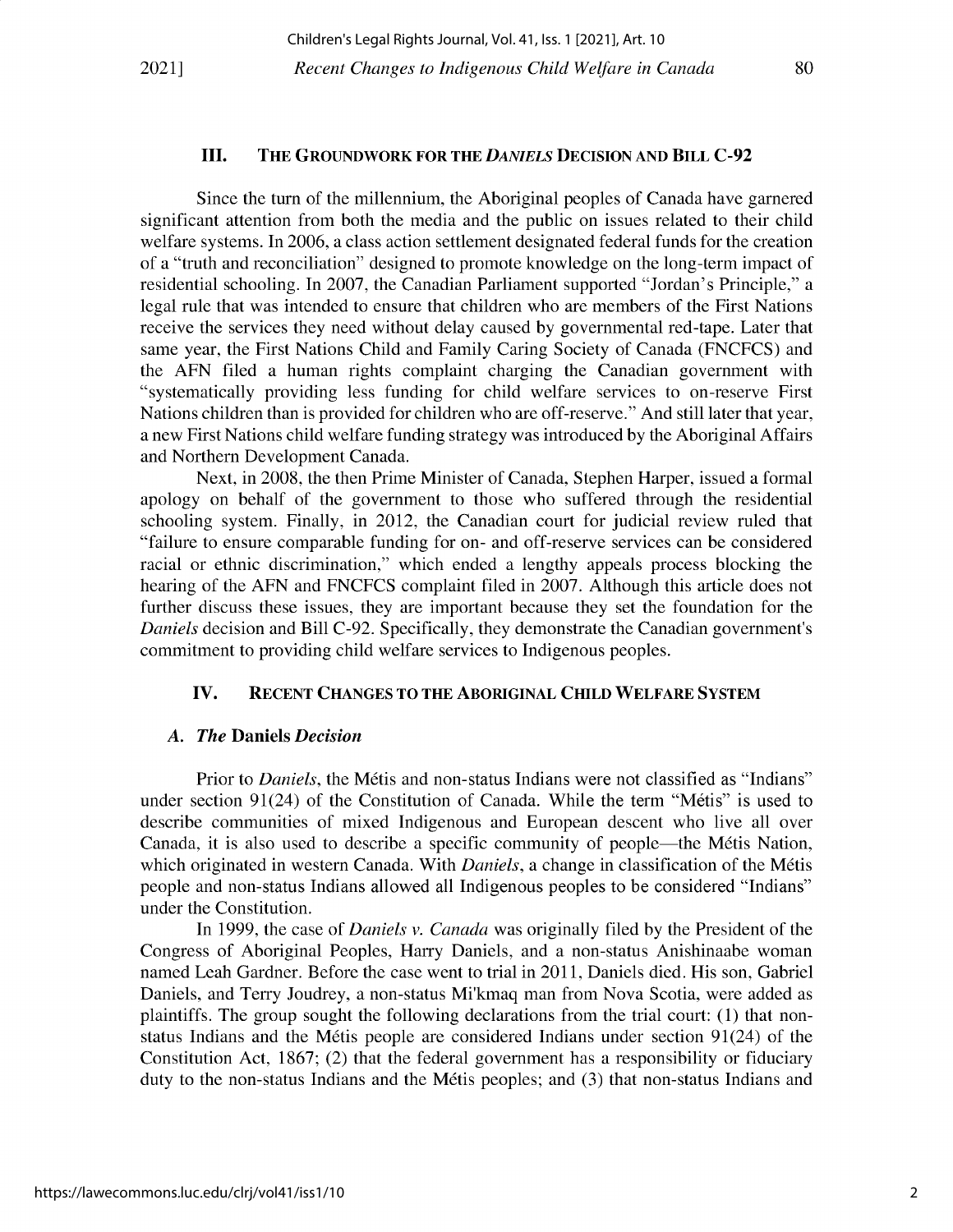the M6tis people collectively have "a right to be consulted and negotiated with in good **faith by the federal government through representatives of their choice."**

While *Daniels* did not directly pertain to child and family welfare services, the **decision affirmed that the federal government of Canada has jurisdiction over legislative interactions with the M6tis people. This decision impacts the Indigenous child welfare system because it determined that, while the federal government was not required to provide services and programs to the M6tis people and non-status Indians, it could no** longer deny services based solely on a lack of jurisdiction. Further, *Daniels* clarified to which level of government Métis and non-status Indians desiring change must lobby. But **perhaps the greatest benefit of this decision was that if the Canadian federal government** provided different types and levels of services to different Indigenous groups like the **M6tis, status Indians, and non-status Indians, it would have to justify the need for the distinction.**

### *B. Bill C-92*

**In 2019, Bill C-92 was passed to affirm "the right and jurisdiction of Indigenous peoples in relation to child and family services and [set] out principles applicable, on a national level, to the provision of child and family services in relation to Indigenous** children, such as the best interests of the child, cultural continuity and substantive **equality." This landmark law went into effect earlier this year and covers all Indigenous groups in Canada, including the First Nations, Inuit, and M6tis children and families.**

**Bill C-92 affirms the rights of Indigenous communities to enforce their own rules on child welfare services. It allows the Indigenous peoples to continue the self-governance** of their child welfare systems, only now with the support of the Canadian government. **However, this allowance applies only to Indigenous groups that enter into "coordination** agreements" with the government of the province they are located in. The bill's passage also shifted the focus of child and family services to preventing the removal of children **from their families and communities.**

But the aspect of Bill C-92 that will arguably be the most impactful are the **provisions that recognize how important a child's ongoing "relationships, community and connections to culture" are as a "primary consideration in the best interests of the child."** However, section 23 of Bill C-92 states that the best interests of the child overrides any **Indigenous law, which potentially can be used to overrule any Indigenous law that a judge** deems to be in conflict with the best interests of the child. While this marks a huge shift in **favor of the self-governance of Indigenous peoples and the preservation of Indigenous families, the Canadian federal government still has a responsibility to fund the "exercise of** self-government in child welfare [services]," and must find a way to garner the necessary **funding.**

Bill C-92 is somewhat similar to the United States' Indian Child Welfare Act (ICWA) of 1978. With the implementation of ICWA, Congress recognized Native **American tribes' exclusive jurisdiction for child welfare over children who reside or are domiciled on tribal land. Further, it gave tribes and families some protections in state child welfare proceedings involving "Indian children," though state courts still retain primary**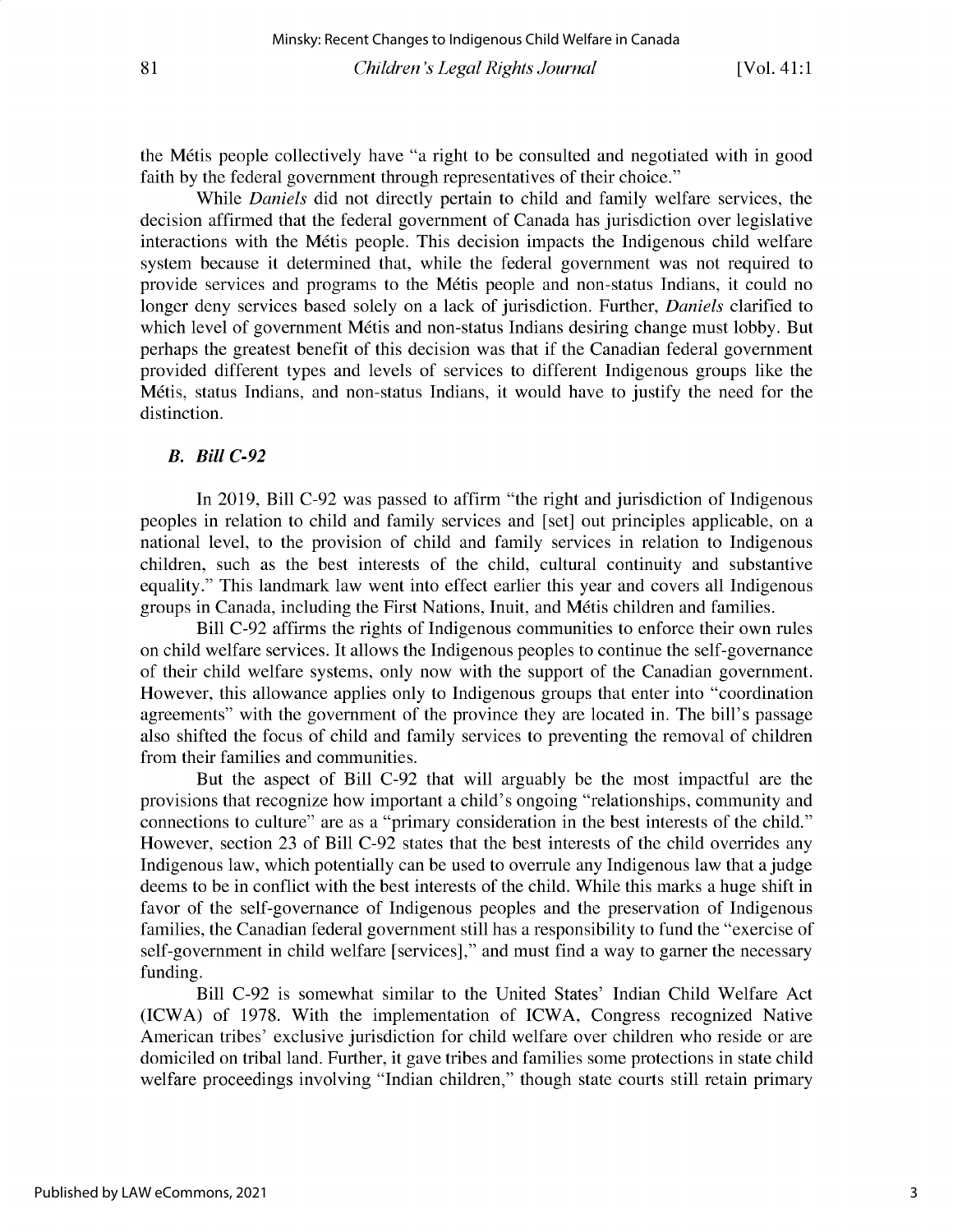control for children outside the tribe's jurisdiction. Specifically, ICWA allows tribes to **request that child welfare cases involving "Indian children" be transferred to tribal court and also allows tribes to intervene in state court proceedings involving "Indian children."** ICWA also requires higher burdens of proof than in non-ICWA child welfare cases. **Additionally, like Bill C-92, ICWA requires placement preferences that favor the tribe and** other Native American families. Even though ICWA is over forty years old, to this day, **compliance with ICWA has varied widely across jurisdictions, resulting in the continued separation of Native American families. By passing Bill C-92, the Canadian government sought to grant the power of self-governance over Indigenous child welfare to the** Indigenous peoples. However, if Bill C-92 is not quickly and fully implemented, it may **end up resembling the inconsistent implementation** of ICWA.

## **V. CONCLUSION**

There is still much that must be done to improve the Canadian child welfare system for Indigenous peoples. Bill C-92 still needs to be fully funded so that it can be properly **implemented. Further, if the Canadian government focuses on the problems that lead to Indigenous children's involvement in the child welfare system, the number of Indigenous** children in foster care will likely decline. If the Canadian government works with the **Indigenous peoples to improve problems such as poverty and intergenerational trauma both issues that are central to the heightened presence of Indigenous children in the child** welfare system-this may help decrease the removals of Indigenous children from their **families.**

**While the dark history of Canada's relationship with its Indigenous peoples can** never be erased, the federal government has been steadily, but slowly taking necessary steps to improve the lives of the Inuit, First Nations, and Métis peoples. The impact of Bill **C-92 on the Indigenous peoples' interactions with the Canadian child welfare system is not only beneficial to those of Aboriginal descent. The fewer children that are separated from their families and culture, regardless of race or ethnic background, will make for a better** Canada.

#### **SOURCES**

**An Act respecting First Nations, Inuit and Mdtis children, youth, and families, S.C. 2019, c 92** (Can.), https://www.parl.ca/DocumentViewer/en/42-1/bill/C-92/royal-assent.

Cindy Blackstock et al., *Indigenous Ontology, International Law and the Application of the Convention to the Over-representation of Indigenous Children in Out of Home Care in Canada and Australia,* 110 CHILD ABUSE & **NEGLECT** 1, 6 (2020).

Heather Conn, *Daniels Case,* **CANADIAN ENCYC.** (Jan. 18, 2019), https://www.thecanadianencyclopedia.ca/en/article/daniels-case.